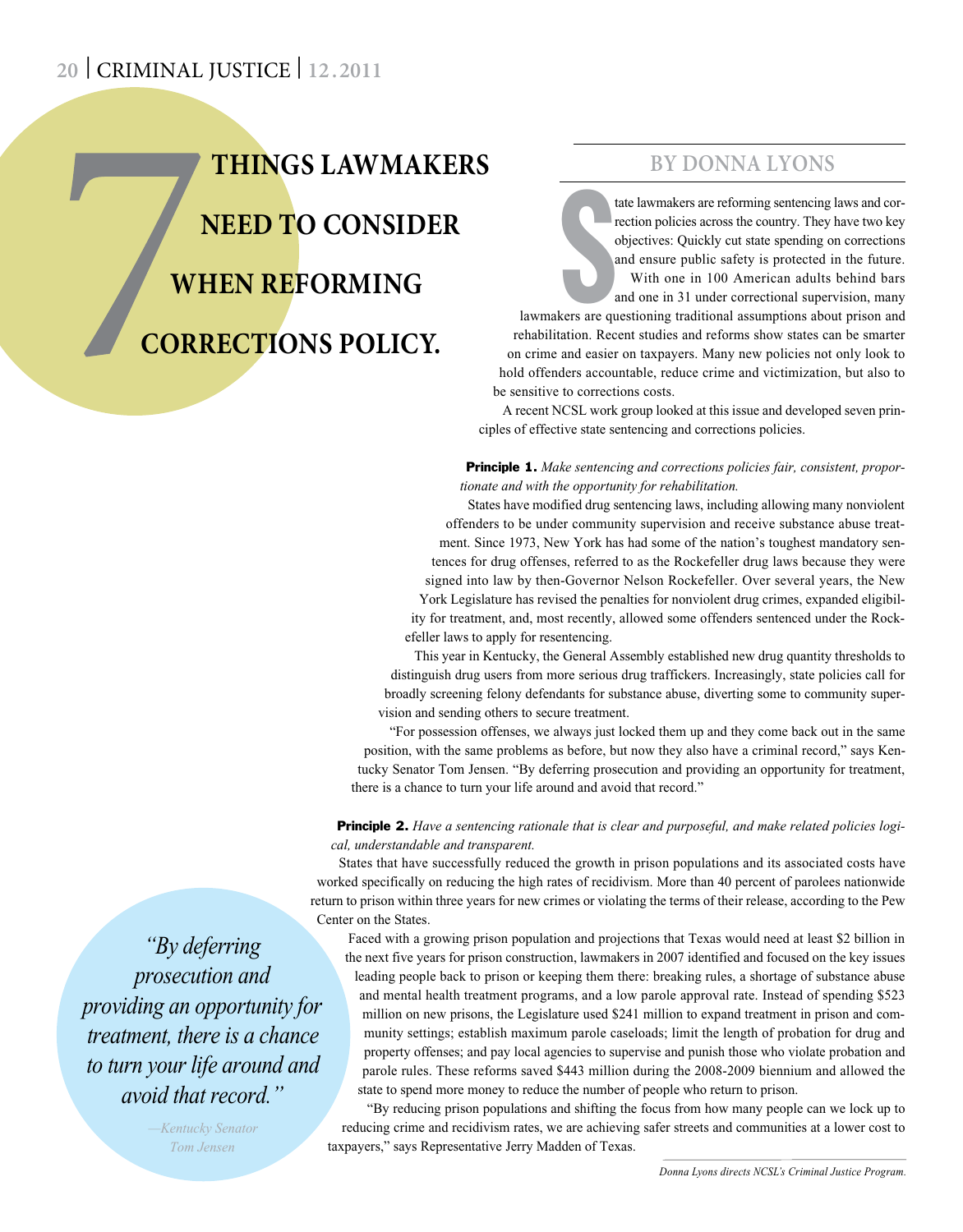Principle 3. *Make available a continuum of options, including prison space and community programs.*

States are increasing the options available for suitable offenders, both to get more for their money and to ensure prison space is available for the most dangerous criminals. Community supervision options—electronic monitoring, residential programs and problem-solving courts—are far less costly than putting someone in jail or prison and usually provide more supervision than traditional probation or parole. Substance abuse and mental health treatment, both residential and in the community, often can address issues that lead people to commit crimes. Increasingly, states are allowing courts and agencies to tailor supervision based on a person's treatment needs and likelihood of committing another crime.

In 2010, state leaders in North Carolina, concerned about a 10 percent increase in prisoners forecast by 2020, consid-

ered how to improve community supervision and make the best use of treatment resources. The resulting Justice Reinvestment Act passed by the General Assembly this year requires supervision for everyone released following a felony conviction.

"Approximately 15,000 people who would have walked out of prison with no accountability now will be supervised and held accountable for following the law," says Representative David Guice of North Carolina. The legislation was designed, he says, to balance the dual goals of increasing public safety and reducing spending on corrections.

community treatment.

*and benefits to be measurable.*

again."

The law allows rule violations—such as missing appointments or drug tests—to be addressed

with sanctions such as electronic monitoring or strict curfews rather than prison time. The law also calls for focusing supervision and treatment on people with the highest risks and needs. It offers incentives for prisoners to participate in programs and supports diverting some people convicted of drug felonies to

 "If we do not deal with the underlying issues and provide treatment and supervision for offenders coming out of prison," Guice says, "we'll see them at the front door of the courthouse

Principle 4. *Require policies to be resource sensitive, and costs* 

Lawmakers want proof that programs to reduce crime actually do. To help guide policy and budget decisions, Oregon, a pioneer in evaluating the success of corrections programs, has data on nearly all of its prison programs and almost two-thirds of its community-based programs. The Illinois Crime Reduction

*"Violent and career criminals belong behind bars, and for a long time. ... We recognize other nonviolent, lower-level offenders also fill our prisons and that there are other more effective approaches for dealing with them."*

> *—Senator Gerald Malloy of South Carolina*

Act of 2009 similarly requires the gradual move to evaluating all policies to be sure resources are used only for services and programs that effectively reduce recidivism and improve the success of parolees when they are released from prison.

In Kansas, officials set a goal in 2007 of reducing by at least 20 percent probation rule violations that often send offenders back to prison. Local probation agencies established intensive supervision of offenders who are at the greatest risk of not complying with requirements.

"Within a couple of years, we had data from the Department of Corrections reporting a 25 percent decrease in revocations," says Representative Janice Pauls of Kansas. "Not only did we exceed the goal set, but the Legislature also established benchmarks and required program data that help us identify and build on results-based policy."

> Kansas lawmakers modified their goals this year, giving grant preference to counties with a 75 percent supervision success rate or a 3 percent annual improvement in that rate.

> > "We want to keep the bar high, keep the carrot there to make sure funding yields continued improvement in community supervision," says Pauls.

Principle 5. *Use justice information as a foundation to guide decision making.*

Good policy requires good information. States have been improving their data collection, analysis and technology on criminal justice trends and costs to craft policies that produce results and lower costs. Lawmakers are adopting the concept of "justice

reinvestment," reducing spending on corrections and reinvesting savings in programs that have demonstrated they increase public safety and hold offenders accountable.

Arkansas legislators and other officials analyzed the state's sentencing and corrections data to develop the Public Safety Improvement Act, passed earlier this year. They believe the reforms will reserve prison space for the most dangerous criminals, strengthen community supervision, and distinguish drug users from career criminals. New reporting requirements, data collection and performance reports also were required under the act.

 "One of the things I learned as part of this process was that we did not have a good system for collecting and compiling the information we need to make decisions," says Senator Jim Luker of Arkansas.

State officials expect the new law to save \$875 million in prison construction and operating expenses through 2020.

"It requires patience," Luker says. "We won't know results and trends overnight, but we will have information so we know and can continue what is working."



*Senator Tom Jensen Kentucky*



*Representative Jerry Madden Texas*



*Representative David Guice North Carolina*



*Representative Janice Pauls Kansas*



*Senator Jim Luker Arkansas*